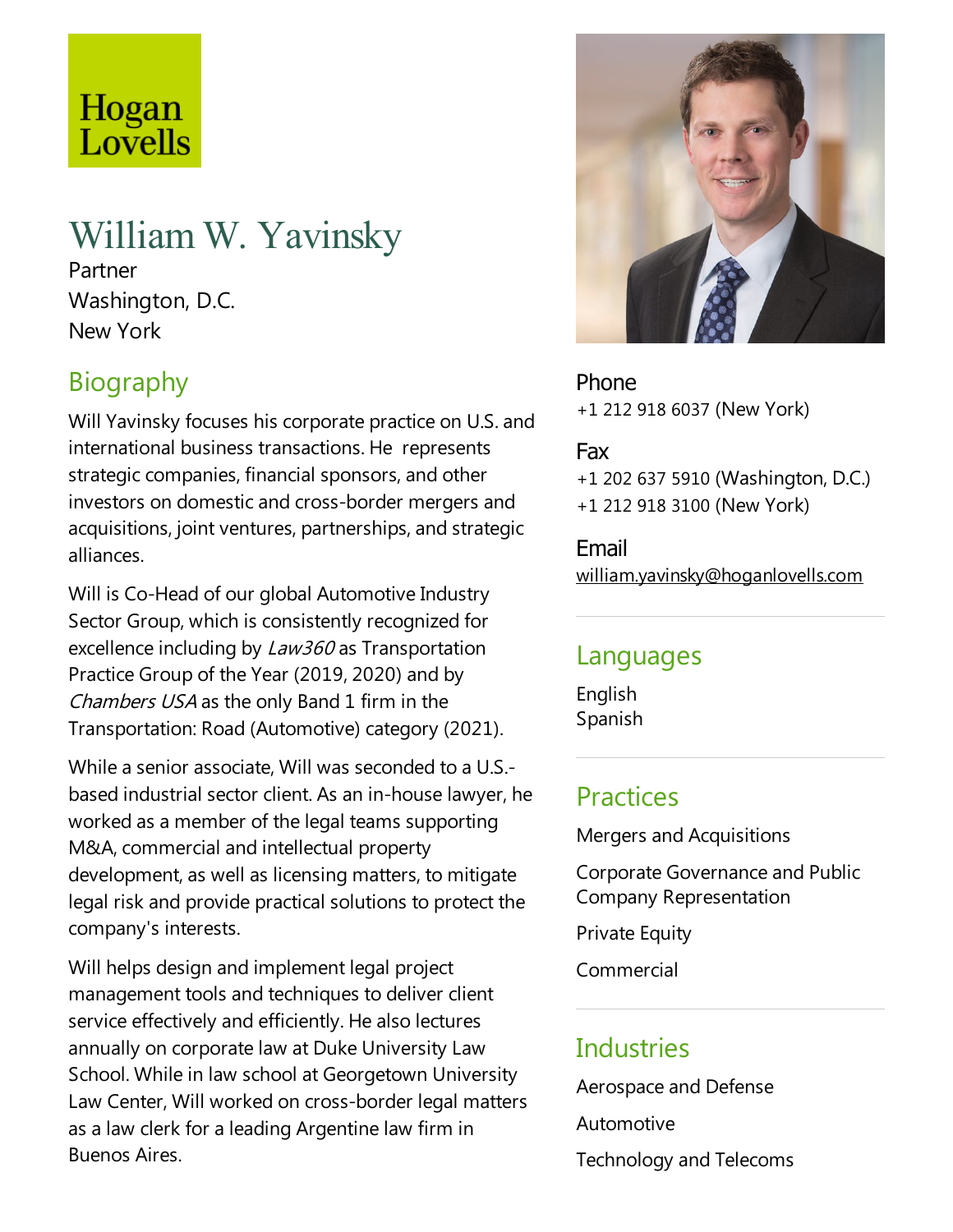Will's pro bono legal services and community engagement include advice and support in the areas of the arts, child development and education, housing and community development, immigrant and refugee matters, and veterans support organizations.

#### Representative experience

IBM on the global separation and reorganization of Kyndryl Holdings, Inc., its managed infrastructure services business, prior to the spin-off of Kyndryl into a separate publicly traded company.

Dell Technologies Inc. on the sale of the global RSA business to a consortium led by Symphony Technology Group, Ontario Teachers' Pension Plan Board, and AlpInvest Partners for US\$2.075bn.

TRATON SE, a subsidiary of Volkswagen and global manufacturer of commercial vehicles, on its strategic equity investment in TuSimple, a leading developer of autonomous trucks and related technology.

A privately held, international telecommunications service and infrastructure company in a variety of acquisitions, commercial arrangements, and public procurement matters.

Dell Technologies Inc. on the sale of its information technology services business to NTT DATA for US\$3.055bn and on its acquisition of DataFrameworks.

Primetals Technologies and shareholder Mitsubishi Heavy Industries on the acquisition of ABP Induction Systems, manufacturer and servicer of induction furnaces and heating systems.

Aéroports de Paris on its acquisition of aviation consulting firm Merchant Aviation LLC.

Arlington Industries Group, a portfolio company of Cartesian Capital Group, on its acquisition of the Wahler Thermostat business from BorgWarner.

Auto parts maker Affinia Group in its global brake, chassis,and filtration businesses sales for total enterprise value over US\$1.5bn.

Energy and Natural Resources Diversified Industrials

### Education and admissions

### Education

J.D., Georgetown University Law Center, magna cum laude, Order of the Coif, 2008

A.B., Duke University, magna cum laude, 2005

#### Bar admissions and qualifications

District of Columbia New York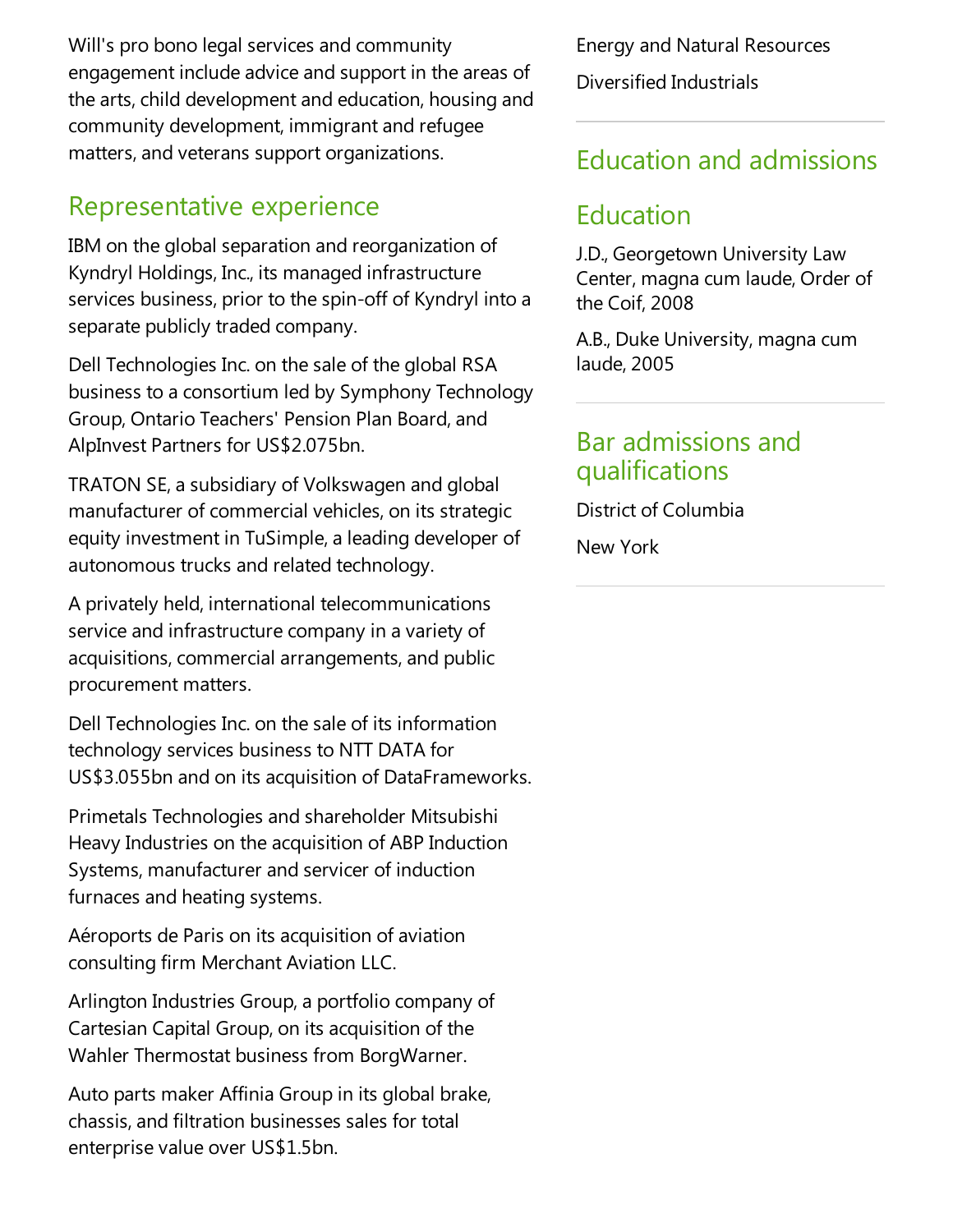Corning in its acquisition of the pharmaceutical glass tubing business of Gerresheimer AG.

Airbus Defense and Space in the sale of its thermal management systems subsidiary Fairchild Controls Corporation to Triumph Group.

Gemalto N.V. in its acquisition of SafeNet, Inc., a worldwide leader in data protection and software monetization, for US\$890m.

Amplimmune, Inc., a biologics company developing cancer therapies, in its sale to AstraZeneca and MedImmune for up to US\$500m.

Ford Motor Company in its sales of Volvo Cars to Geely for US\$1.8bn, and Jaguar and Land Rover to Tata Motors for US\$2.3bn.

One of the largest European-based aerospace companies in acquiring a provider of advanced air traffic management products and services.

Office Depot, Inc. in the sale of a 50% interest in Latin American joint venture Office Depot Mexico to Grupo Gigante for US\$690m.

A private equity fund in its acquisition of a global components and accessories supplier of the gaming, amusement,and industrial markets.

The Gores Group in its acquisition of a majority stake in Mexx International from Liz Claiborne and forming a related joint venture.

A global auto original equipment manufacturer in commercial and supply arrangements, including for captive dealer and vehicle financing.

#### Awards and rankings

**The Transport: Rail and Road – Litigation and Regulation,** Recommended, Legal 500 U.S., 2021

## Latest thinking and events

#### **Announcements**

**IFLR Americas Awards recognize Hogan Lovells for** work on 'Project Finance Deal of the Year'